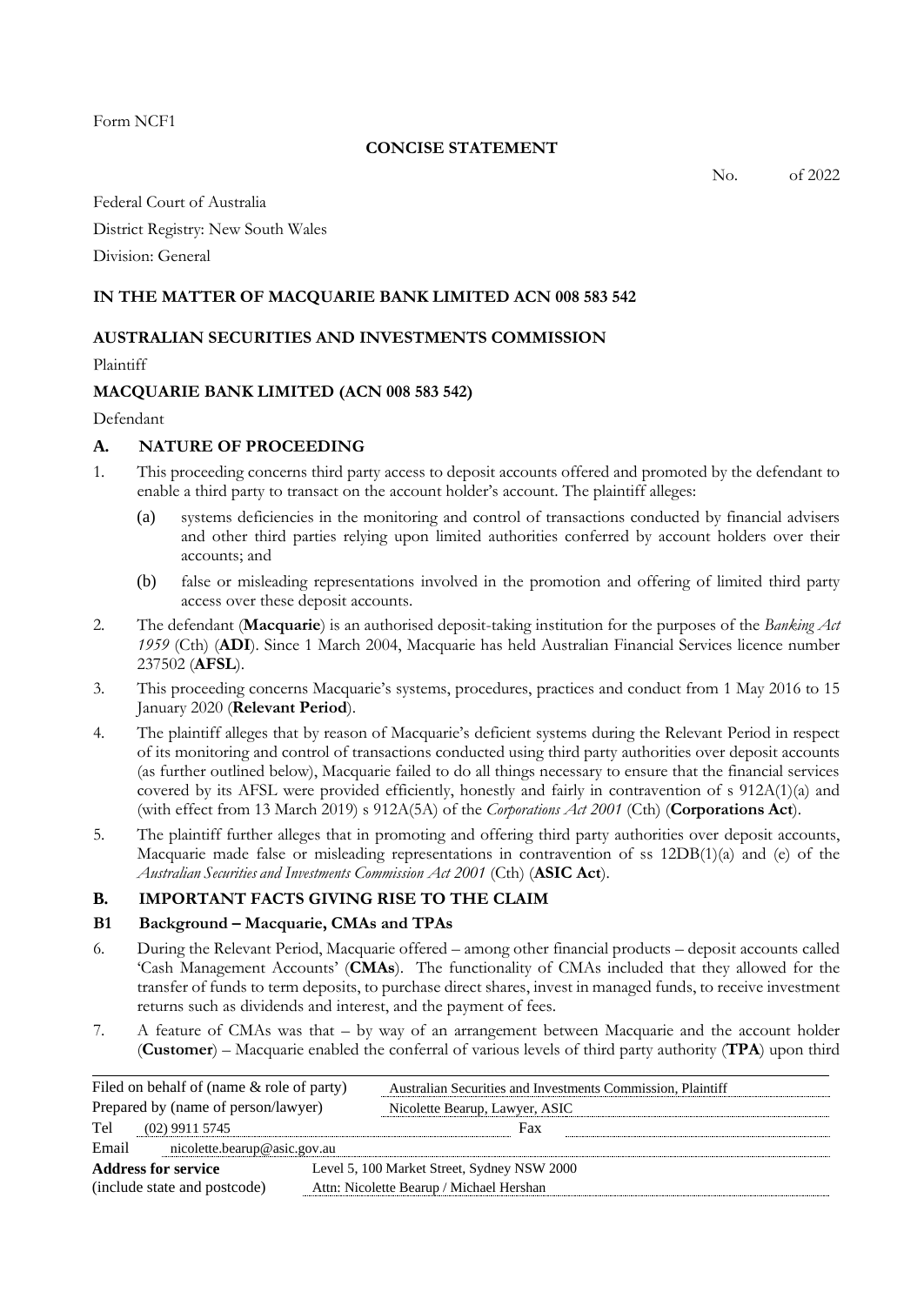parties, such as independent financial advisers and adviser businesses (**IFAs**). During the Relevant Period, there were four levels of TPA allowing for withdrawals on CMAs:

- (a) Fee Authority authorising the third party to withdraw their fees from the CMA (**Fee Authority**);
- (b) Government/Tax Authority authorising the third party to transfer funds from the CMA to government departments or agencies;
- (c) General Withdrawal Authority authorising the third party to make payments and withdrawals for any purpose;
- (d) Authorised Signatory conferring the authorisations provided for by the General Withdrawal Authority, and also authorising the third party to use the Customer's cheque book, change the Customer's details and close the account.

Macquarie also offered an Enquiry Authority which authorised access to information about the Customer's account but not to make withdrawals from it. These levels of TPA were designed to allow the Customer to control the level of authority provided to the IFA or other third party.

- 8. Macquarie, as the issuer of the CMA and a paying bank, owed each Customer:
	- (a) a duty to honour the Customer's instructions and make payment as instructed in accordance with Macquarie's mandate (as determined by the level of TPA), and where the instructions complied with that mandate;
	- (b) a duty to use reasonable skill and care in and about executing instructions on the CMA; and
	- (c) a duty to refrain from executing a payment request where it is put on inquiry that the request was an attempt to misappropriate the Customer's funds.
- 9. Macquarie warranted that services it supplied under the CMA to consumers, including the administration of any authorities conferred by the Customer and the execution of instructions on the CMA, would be rendered with due care and skill by force of s12ED of the ASIC Act.

## **B2 Bulk Transacting**

- 10. During the Relevant Period, Macquarie made available a 'bulk transacting' method for effecting transactions on CMAs (**Bulk Transacting**). Bulk Transacting was an online payment tool that was offered to, and used by, IFAs (or other third parties) to upload multiple transactions to multiple accounts according to the level of authority they had been granted under a TPA. To complete a Bulk Transaction, an IFA would complete a template of a type depending upon the transaction to be processed, and upload it to Macquarie's Adviser Online portal. For example, in order to process bulk transactions as to fees (**Fees Bulk Transactions**) the IFA was to use a 'Fees file' template (**Fees Template**). Some legacy templates could also be used to the same effect. There were also templates for General Withdrawals and for Government/Tax payments. Macquarie promoted Bulk Transacting to IFAs and third parties and required them to be registered to obtain access to Bulk Transacting.
- 11. Macquarie's Bulk Transacting system was designed such that Bulk Transactions initiated by a third party would only be processed if the third party had a corresponding TPA. In particular, and with reference to IFAs:
	- (a) To effect a general withdrawal Bulk Transaction (using a General Withdrawals template), the IFA required a General Withdrawal Authority.
	- (b) To effect a government/tax Bulk Transaction (using a Government/Tax payments template), the IFA required a Government/Tax Authority or a General Withdrawals Authority.
	- (c) To effect a Fees Bulk Transaction (using a Fees Template), the IFA required a Fee Authority or a General Withdrawal Authority.

## **B3 Fees Bulk Transacting – Systems Deficiencies**

12. Fees Bulk Transacting involved inherent risks for Customers as to fraudulent or unauthorised transactions. Bulk Transactions were automatically processed without notification to, or authentication by, Customers. No limits were placed upon amounts that could be paid through a Fees Bulk Transaction. The Fees Bulk Transacting system was used by IFAs on a large scale. During the Relevant Period, the number of IFA businesses with access to Bulk Transacting, and the numbers of Fee Authorities held by those IFA businesses (where there was no General Withdrawal Authority), were as set out in **Annexure A**. During the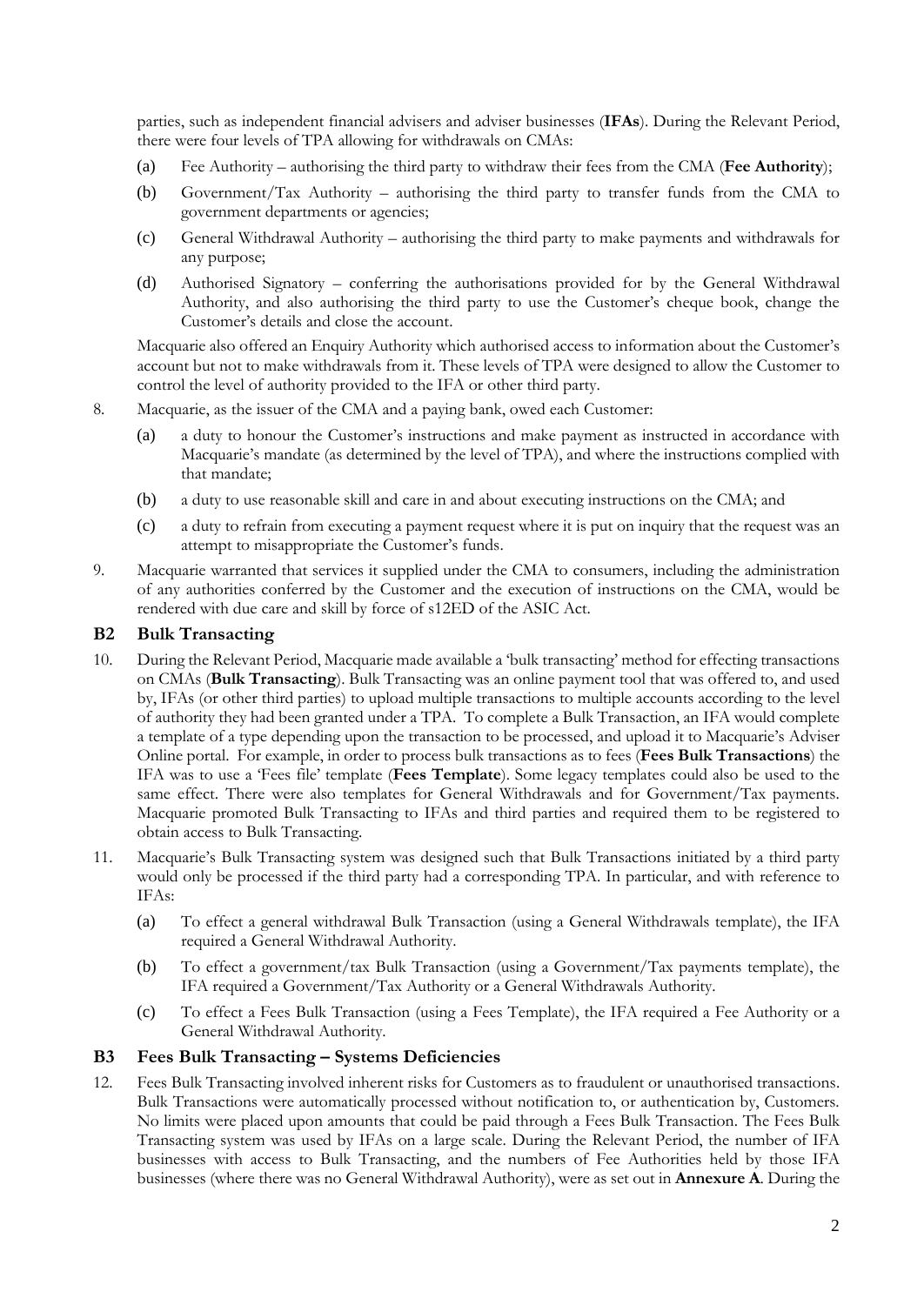Relevant Period, the value of transactions effected by IFAs using the Fees Template ranged from \$173,683,552 to \$476,506,321 per calendar month.

- 13. During the Relevant Period, Macquarie's Fees Bulk Transacting systems, procedures and practices were deficient in preventing or detecting transactions that were outside the scope of the limited mandate provided by the applicable Fee Authority, including attempts to misappropriate Customer funds.
- 14. First, Macquarie had deficient detective monitoring and controls (that is, applying after the posting of Bulk Fees Transactions). There was no or limited transaction monitoring of payments made under Bulk Transacting; Bulk Transacting payment data did not feed into any fraud monitoring system. Fees Bulk Transactions over \$10,000 automatically generated an email alert that was sent to inboxes accessible by Macquarie's fraud team (**\$10k Alert**). The \$10k Alert, as designed, was intended to be reviewed and sent to the Fraud Team and the Fees and Commissions Team. However, despite its initial design requirements, during the Relevant Period, Macquarie had no proper practice or procedure to review or monitor \$10k Alerts and they were only provided to the Fraud Team. The \$10k Alerts were not systemically reviewed against further transaction data (such as narratives or amounts), against information about the IFA, or at all. The \$10k Alerts were not actively monitored to confirm that Fees Bulk Transactions were for fees. From 3 September 2019 to (relevantly) the end of the Relevant Period, \$10k Alerts were not generated as an inadvertent consequence of the decommissioning of a legacy system. Further, Macquarie's systems otherwise made no provision for specific triggers to detect, identify and assess suspicious Fees Bulk Transactions. Finally, Macquarie did not provide push notifications or SMS alerts to notify Customers that an IFA had conducted a Fees Bulk Transaction upon their CMA.
- 15. Second, Macquarie had deficient preventative monitoring and controls (that is, applying prior to the posting of Fees Bulk Transactions). Fees Bulk Transactions were pushed directly to Macquarie's central 'MIMS' system without passing through any fraud monitoring platform, and without any manual checks confirming that the transactions were for fees; there was no control to prevent Fees Templates from being used for non-fees payments. There was no ongoing monitoring of IFAs or targeted monitoring of IFAs with a history of misusing Fees Bulk Transacting. There was no monitoring of the size, number or frequency of withdrawals requested, or the narrative posted by an IFA in making a Fees Bulk Transaction. No limits were placed upon amounts that could be paid through a Fees Bulk Transaction.
- 16. During the Relevant Period, Macquarie was aware that Fees Templates had been misused to effect Fees Bulk Transactions for non-fee purposes.
- 17. By at least 13 March 2019, Macquarie was aware that: Fees Bulk Transacting involved inherent risks; there was no active or systemic monitoring of \$10k Alerts; there was a need to apply monitoring systems to detect IFAs misusing Fees Bulk Transactions (including by charging excessive fees); Bulk Fees Transacting was being misused by IFAs for share transactions; there was a need for checks and ongoing monitoring of IFAs accessing CMAs and their transactions requests; there was a need for monitoring systems to include specific triggers to detect suspicious transactions for assessment; and Customers should be notified whenever an IFA initiates a transaction request on a CMA.

# **B4 Hopkins**

- 18. In the period 14 October 2016 to 8 October 2019, Mr Ross Hopkins (an IFA then operating through QWL Pty Ltd and QWL Asset Management Pty Ltd) (**Hopkins**) executed 167 Fees Bulk Transactions that were outside the scope of the applicable Fee Authority (**Hopkins Conduct**). Through this conduct Hopkins misappropriated \$2,938,750 from 14 CMAs held by 13 of his clients (**Hopkins Clients**).
- 19. Hopkins (through QWL Pty Ltd and QWL Asset Management Pty Ltd) held only a Fee Authority (and sometimes a Government/Tax Authority) as to the Hopkins Clients' CMAs. Macquarie was aware that Hopkins had previously misused his Fee Authority in processing Fees Bulk Transactions in 2012 and 2015. Macquarie had repeatedly warned him as to his misuse. In May 2015, and prior to renewing his registration to obtain access to Bulk Transacting, Macquarie recorded these incidents in its internal systems with a notation that access was to be revoked if there was any future improper use of Bulk Transacting.
- 20. The Hopkins Conduct was, or ought to have been, identifiable to Macquarie:
	- (a) Transaction descriptions: In executing the 167 Fees Bulk Transactions, Hopkins used narratives that were inconsistent with use reliant upon a Fee Authority. Rather, the narratives indicated that the transfers were for investment purposes;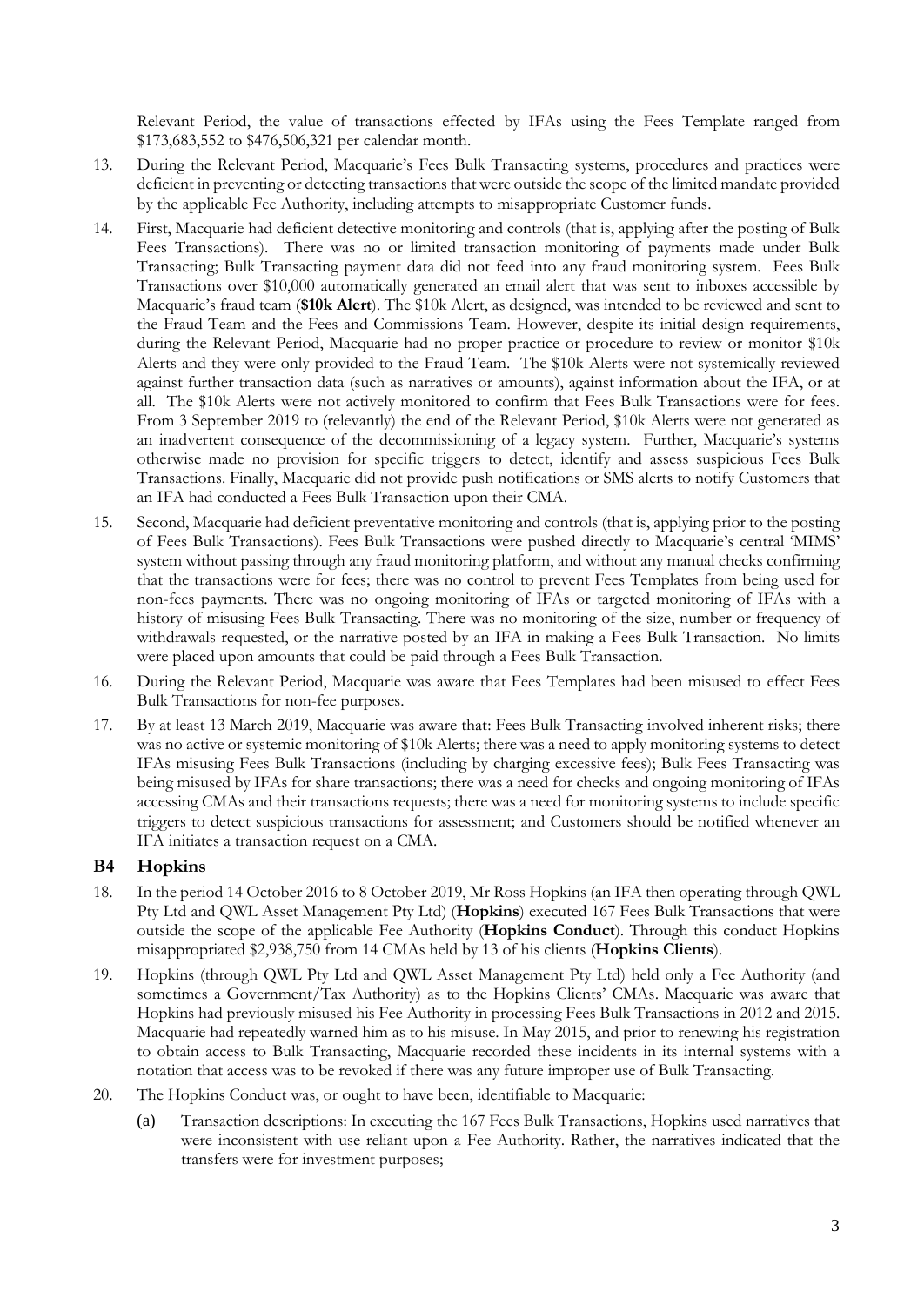- (b) Transaction amounts: The 167 Fees Bulk Transactions were generally in amounts significantly larger than typical monthly management or advice fees;
- (c) Transaction frequency: The frequency or irregularity by which Hopkins executed the 167 Fees Bulk Transactions was inconsistent with the charging of monthly management or advice fees;
- (d) 85 of the 167 Fees Bulk Transactions were the subject of a \$10k Alert.
- Details of the 167 Fees Bulk Transactions are set out in **Annexure B**.
- 21. In consequence of deficiencies referred to in Part B3 above, Macquarie failed to prevent or detect the Hopkins Conduct.

#### **B5 Fee Authorities – Representations**

- 22. Macquarie published and made available to Customers Product Information Statements for CMAs describing their features. These documents included statements such as:
	- (a) 'This Product Information Statement describes the features of the Macquarie CMA…';
	- (b) 'You can appoint another person or company to have access to and operate your Account by completing the *Third Party Authority* form available online';
	- (c) 'On that form, you may nominate the type of access rights the third party will have to your Account';
	- (d) 'This may include… *Fee authority*  enables you to authorise a third party such as a your Financial Services Professional, should you have one, to withdraw their fees from your Account… *General withdrawal* – enables a third party to make withdrawals from your Account for any purpose – investment or otherwise'.

Product Information Statements referred to further details set out in Further Information Guides.

- 23. In order to confer a TPA upon a third party, a Customer was required to complete a 'Macquarie Third Party Authority' application form (**TPA Application Form**). TPA Application Forms variously included statements such as:
	- (a) 'Use this form to authorise someone else to operate your account on your behalf and specify the level of authority you wish to give them';
	- (b) 'What level of authority are you appointing?';
	- (c) 'You can use this section to appoint a company or other third party firm (eg a financial advisory firm, stockbroking firm, accounting firm or administrator) to have access to your account. … What level of authority are your appointing?';
	- (d) required the Customer to select in section 4 'What level of authority are you appointing?' by marking at least one of the types of authorities referred to in [7] above;
	- (e) 'Fee Authority You authorise your stockbroker or adviser, should you have one, to withdraw their fees from your account using online, electronic and telephone withdrawal services or any other method agreed in writing by us';
	- (f) (from December 2018) 'Please consider carefully who you appoint as a third party on your accounts as we may follow their instructions as if they were yours. It is important that you understand this risk and carefully consider the level of authority you give to them';
	- (g) (from December 2018) 'It is important you understand what level of access you are granting a third party'.
- 24. By the contents and provision of Product Information Statements and TPA Application Forms, the provision of the limited fee authority, and in all the circumstances, including the relationship between banker and customer, Macquarie represented to Customers that:
	- (a) where a Customer chose to give a third party a Fee Authority, Macquarie checked whether withdrawals requested by the third party (pursuant to that authority) were for its fees; and
	- (b) where a Customer chose to give a third party a Fee Authority, Macquarie had in place adequate systems and processes with the object of ensuring that withdrawals requested by the third party (pursuant to that authority) were for its fees,

#### (**Representations**).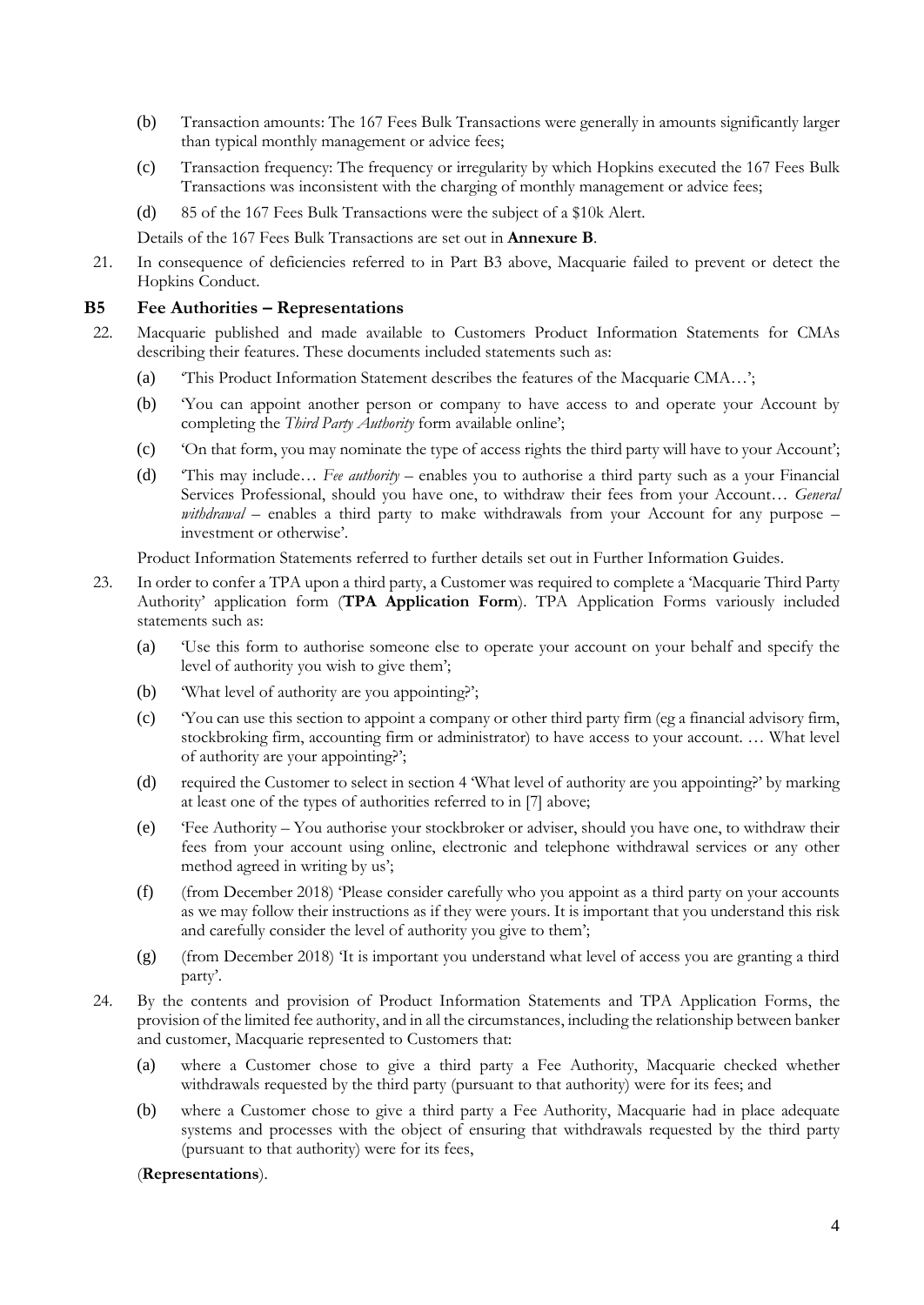- 25. The Representations were false or misleading, in that during the Relevant Period:
	- (a) where a Customer chose to give a third party a Fee Authority, Macquarie did not check whether withdrawals requested by the third party (pursuant to that authority) were for its fees: see Parts B3 and B4 above;
	- (b) where a Customer chose to give a third party a Fee Authority, Macquarie did not have in place adequate systems and processes with the object of ensuring that withdrawals requested by the third party (pursuant to that authority) were for its fees: see Parts B3 and B4 above.

# **C. RELIEF SOUGHT FROM THE COURT**

26. The plaintiff seeks declarations, pecuniary penalties and the ancillary orders as set out in the Originating Process.

# **D. PRIMARY LEGAL GROUNDS FOR THE RELIEF SOUGHT**

## **D1 Contraventions of s 912A(1)(a) of the Corporations Act**

- 27. The CMAs were deposit-taking facilities made available by an ADI in the course of its banking business. As such, they were each a 'financial product' within the meaning of s 764A(1)(i) of the Corporations Act. In dealing in CMAs and/or Fee Authorities, Macquarie provided financial services within the meaning of ss 766A(1)(b) and 766C(1) of the Corporations Act.
- 28. These financial services were covered by the terms of the AFSL.
- 29. By reason of the matters set out in paragraphs 12 to 16 and 18 to 21 above, in the circumstances referred to in paragraphs 6 to 11 above, during the Relevant Period until 12 March 2019, Macquarie contravened s 912A(1)(a) of the Corporations Act in failing to do all things necessary to ensure that the financial services covered by the AFSL were provided efficiently, honestly and fairly.
- 30. By reason of the matters set out in paragraphs 12 to 21 above, in the circumstances referred to in paragraphs 6 to 11 above, during the Relevant Period from 13 March 2019, Macquarie contravened ss 912A(1)(a) and (5A) of the Corporations Act in failing to all things necessary to ensure that the financial services covered by the AFSL were provided efficiently, honestly and fairly.

# **D2 Contraventions of s 12DB(1) of the ASIC Act**

- 31. As the CMAs were deposit-taking facilities made available by an ADI, they were each therefore a 'financial product' within the meaning of s 12BAA(7)(h) of the ASIC Act. In dealing in CMAs, Macquarie provided financial services within the meaning of ss12BAB of the ASIC Act.
- 32. Further or alternatively, with effect from 26 October 2018, the CMAs were as financial products also financial services: s 12BAB(1AA) of the ASIC Act.
- 33. Macquarie made the Representations in trade or commerce. The Representations were also in connection with the supply or possible supply of financial services, or in connection with the promotion by any means of the supply or use of financial services, within the meaning of s 12DB(1) of the ASIC Act.
- 34. The Representations were representations that services (being the rights, benefits, privileges and facilities provided in respect of the Fee Authority):
	- (a) were of a particular standard or quality, within the meaning of s 12DB(1)(a) of the ASIC Act; and or
	- (b) have performance characteristics, uses or benefits, within the meaning of s 12DB(1)(e) of the ASIC Act.
- 35. Further to the false or misleading nature of the Representations, the Representations were made in contravention of s  $12DB(1)(a)$  and or (e).

## **E. HARM**

- 36. The statutory provisions contravened provide for important consumer protections. The contravention of s 912A(1)(a) of the Corporations Act gave rise to a risk that Customers might be financially worse off as a result of IFAs making unauthorised withdrawals from Customer CMAs, exceeding the mandate provided for by applicable Fee Authorities.
- 37. Hopkins Clients suffered substantial losses. In or about December 2021, without any admission of liability, Macquarie provided the Hopkins Clients with payments totalling \$3,548,834 including interest.
- 38. The contraventions of s 12DB(1) of the ASIC Act, increased the risk that consumers might confer Fee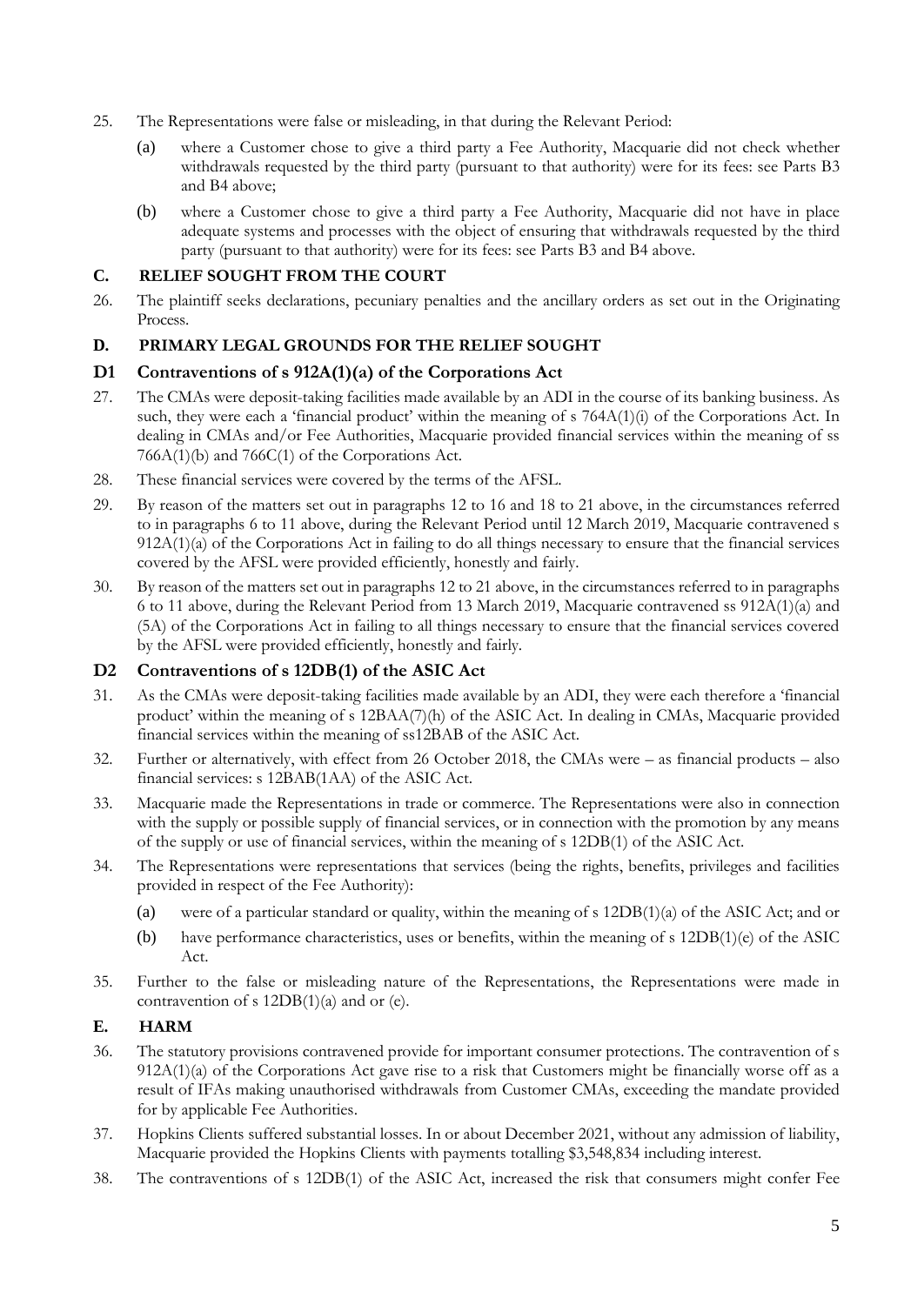Authorities upon IFAs without knowledge of the financial risks arising from Macquarie's failure to adequately monitor bulk transactions relying upon Fee Authorities.

Dated: 4 April 2022

 $\sum$ …………………………………. Signed by Nicolette Bearup Lawyer for the Plaintiff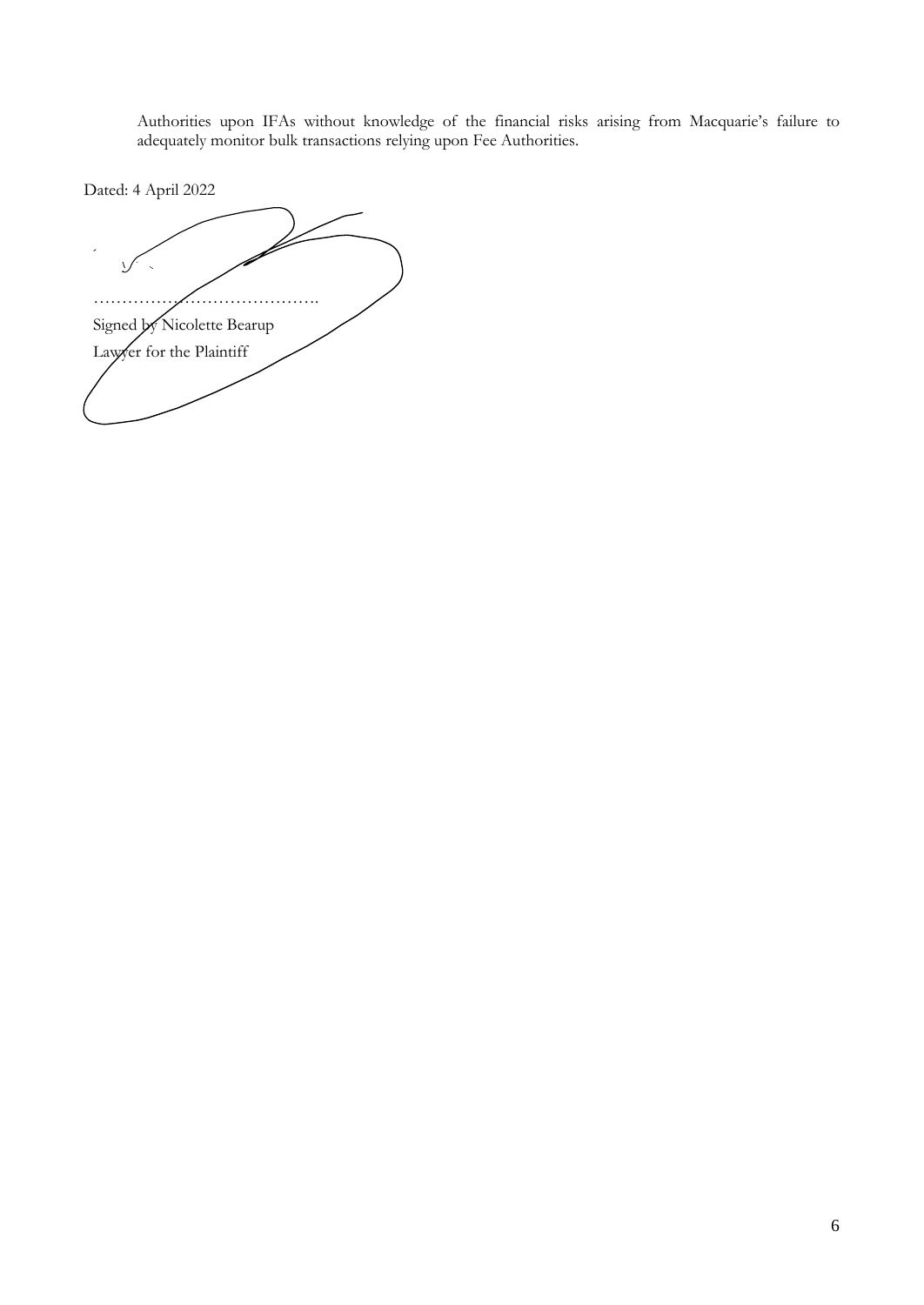## **Certificate of Lawyer**

I, Nicolette Bearup, certify to the Court that, in relation to the Concise Statement filed on behalf of the Plaintiff, the factual and legal material available to me at present provides a proper basis for each allegation in the Concise

Statement. Date: 4 April 2022 . . . . . . . . . . . . Signed by Nicolette Bearup Lawyer for the Plaintiff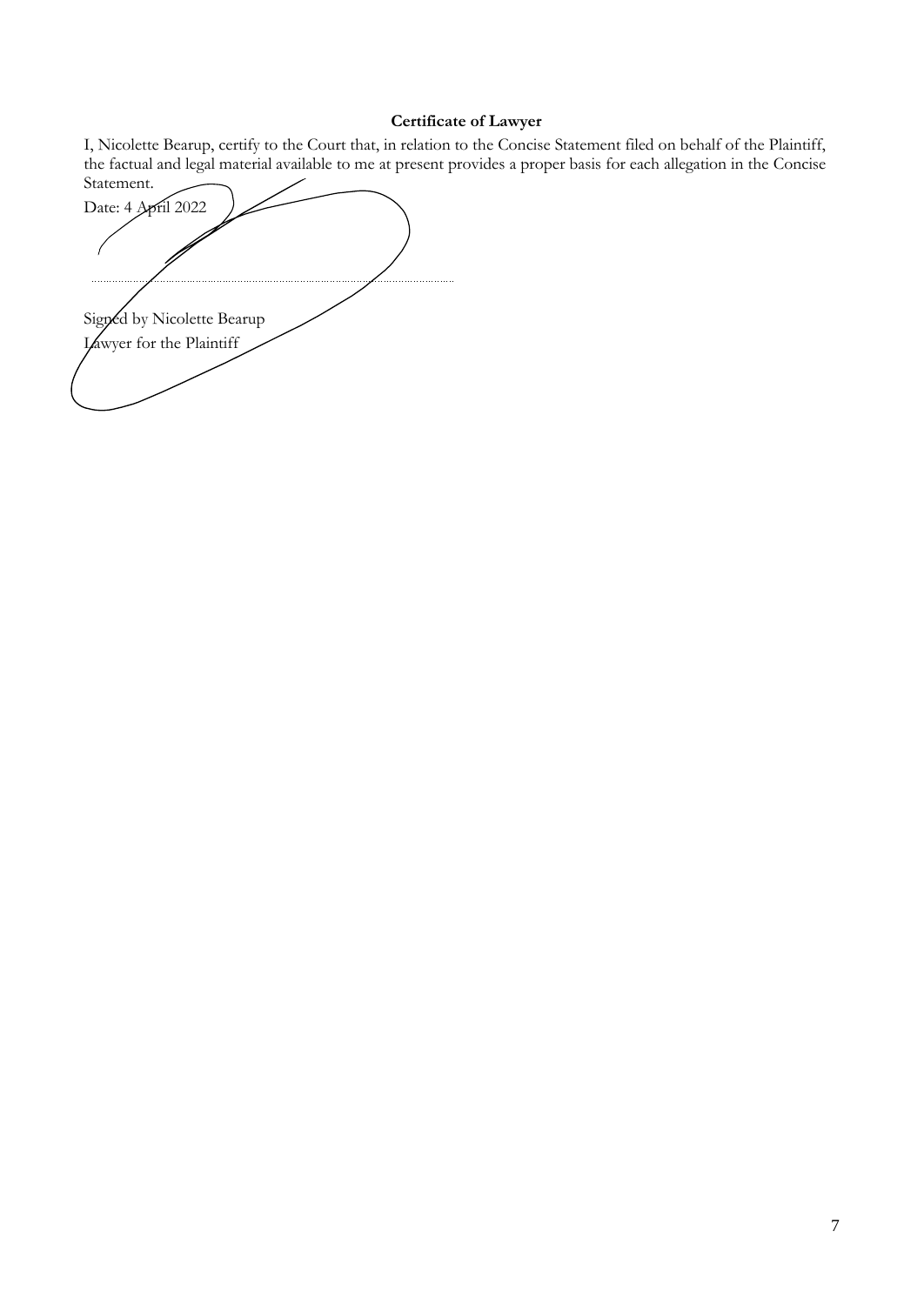**Annexure A: Number of IFAs (businesses) with Access to Bulk Transacting, and the Numbers of Fee Authorities Held by those IFAs (where there was no General Withdrawal Authority), during the Relevant Period**

| Year | Number of IFA businesses<br>with access to Bulk<br>Transacting | Fee Authorities (only) held by those IFA businesses |
|------|----------------------------------------------------------------|-----------------------------------------------------|
| 2016 | 1,116                                                          | 25,807                                              |
| 2017 | 1,223                                                          | 26,409                                              |
| 2018 | 1,291                                                          | 26,880                                              |
| 2019 | 1,321                                                          | 27,382                                              |
| 2020 | 1,330                                                          | 27,366                                              |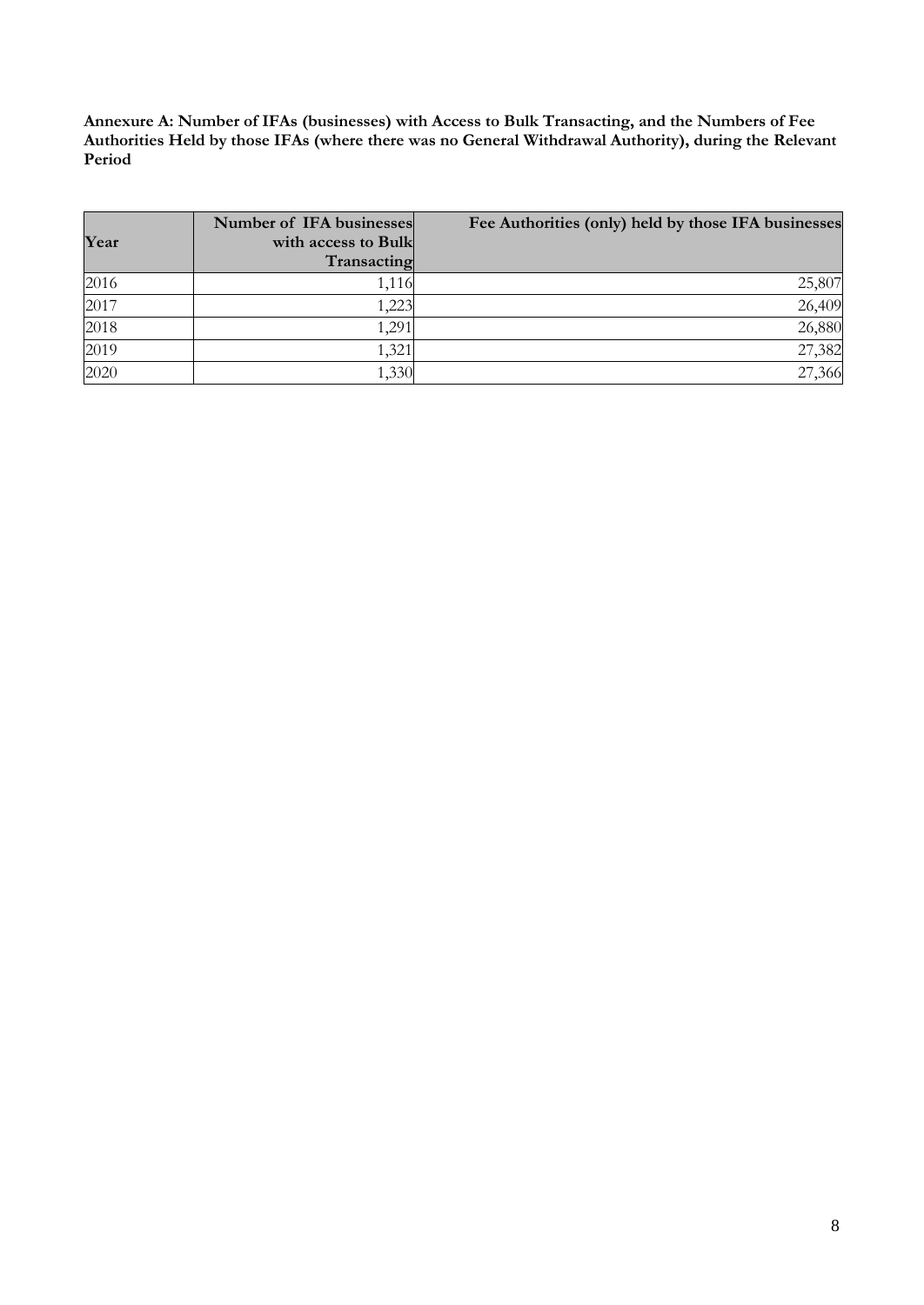| No.              | <b>Date</b> | <b>Transaction Narrative</b> | <b>Hopkins</b><br><b>Client</b> | <b>Amount</b> | \$10 <sub>k</sub><br>Alert? |
|------------------|-------------|------------------------------|---------------------------------|---------------|-----------------------------|
| 1.               | 14/10/2016  | <b>QWL.PLCMNT</b>            | <b>VL</b>                       | \$26,055      | Yes                         |
| $\overline{2}$ . | 21/10/2016  | <b>QWL.PLCMNT</b>            | <b>VL</b>                       | \$24,445      | Yes                         |
| 3.               | 01/11/2016  | <b>QWL.PLCMNT</b>            | <b>VL</b>                       | \$14,500      | Yes                         |
| 4.               | 01/11/2016  | <b>QWL.PLCMNT</b>            | J <sub>L</sub>                  | \$12,500      | Yes                         |
| 5.               | 10/11/2016  | <b>OWL.PLCMNT</b>            | $\rm JL$                        | \$5000        |                             |
| 6.               | 29/11/2016  | <b>QWL.PLCMNT</b>            | J <sub>L</sub>                  | \$15,000      | Yes                         |
| 7.               | 06/12/2016  | <b>QWL.PLCMNT</b>            | $\rm JL$                        | \$15,000      | Yes                         |
| 8.               | 30/12/2016  | <b>QWL PLCMNT</b>            | $\rm JL$                        | \$3,650       |                             |
| 9.               | 03/01/2017  | <b>QWL PLCMNT</b>            | <b>TD</b>                       | \$25,000      | Yes                         |
| 10.              | 06/01/2017  | <b>QWL PLCMNT</b>            | TD                              | \$5,000       |                             |
| 11.              | 01/02/2017  | <b>QWL PLCMNT</b>            | <b>KP</b>                       | \$11,000      | Yes                         |
|                  |             |                              | <b>TD</b>                       | \$11,000      |                             |
| 12.              | 03/02/2017  | <b>QWL PLCMNT</b>            | <b>KP</b>                       | \$1,100       |                             |
| 13.              | 03/02/2017  | QWL.PLCMNT.ASX               | <b>KP</b>                       | \$10,000      |                             |
| 14.              | 01/03/2017  | <b>QWL PLCMNT</b>            | <b>KP</b>                       | \$15,000      | Yes                         |
| 15.              | 03/03/2017  | <b>QWL PLCMNT</b>            | $\rm JL$                        | \$4,400       |                             |
| 16.              | 07/03/2017  | <b>OWL PLCMNT</b>            | J <sub>L</sub>                  | \$5,500       |                             |
|                  |             |                              | <b>KP</b>                       | \$6,500       |                             |
| 17.              | 27/03/2017  | <b>QWL PLCMNT</b>            | J <sub>L</sub>                  | \$20,000      | Yes                         |
| 18.              | 03/04/2017  | <b>QWL PLCMNT</b>            | JL                              | \$12,500      | Yes                         |
|                  |             |                              |                                 |               |                             |
| 19.              |             |                              | <b>KP</b>                       | \$12,500      |                             |
|                  | 07/04/2017  | <b>OWL.PLCMNT.ASX</b>        | J <sub>L</sub>                  | \$7750        |                             |
|                  |             |                              | <b>KP</b>                       | \$7750        |                             |
| 20.              | 13/04/2017  | <b>QWL PLCMNT</b>            | $\rm JL$                        | \$10,000      |                             |
| 21.              | 03/05/2017  | QWL.PLCMNT.ASX               | $\rm JL$                        | \$17,500      | Yes                         |
| 22.              | 05/05/2017  | QWL.PLCMNT.ASX               | J <sub>L</sub>                  | \$5,000       |                             |
| 23.              | 25/05/2017  | QWL.PLCMNT.ASX               | J <sub>L</sub>                  | \$5,500       |                             |
| 24.              | 01/06/2017  | QWL.PLCMNT.ASX               | J <sub>L</sub>                  | \$45,000      | Yes                         |
| 25.              | 15/06/2017  | <b>QWL PLCMNT</b>            | J <sub>L</sub>                  | \$12,500      | Yes                         |
|                  |             | FY17 TAX                     | VL                              | \$425         |                             |
| 26.              | 20/06/2017  | <b>OWL.PLCMNT.ASX</b>        | <b>VL</b>                       | \$13,875      | Yes                         |
| 27.              | 23/06/2017  | <b>QWL.PLCMNT.ASX</b>        | <b>VL</b>                       | \$17,500      | Yes                         |
| 28.              | 27/06/2017  | <b>OWL.PLCMNT.ASX</b>        | <b>VL</b>                       | \$15,000      | Yes                         |
| 29.              | 29/06/2017  | QWL.ASX.PLCMNT               | J <sub>L</sub>                  | \$12,500      | Yes                         |
| 30.              | 07/07/2017  | QWL.ASX.PLCMNT               | JL                              | \$34,500      | Yes                         |
| 31.              | 31/07/2017  | <b>OWL PLCMNT</b>            | J <sub>L</sub>                  | \$5,000       |                             |
| 32.              | 03/08/2017  | <b>QWL.PLCMNT.ASX</b>        | J <sub>L</sub>                  | \$20,500      | Yes                         |
| 33.              | 28/08/2017  | <b>QWL ASX PLCMNT</b>        | J <sub>L</sub>                  | \$21,000      | Yes                         |
| 34.              | 29/08/2017  | <b>OWL.PLCMNT.ASX</b>        | VL                              | \$6,500       |                             |
| 35.              | 01/09/2017  | QWL.PLCMNT.ASX               | <b>VL</b>                       | \$18,500      | Yes                         |

**Annexure B: The Hopkins Conduct - the 167 Fees Bulk Transactions grouped by use of a Fee Template**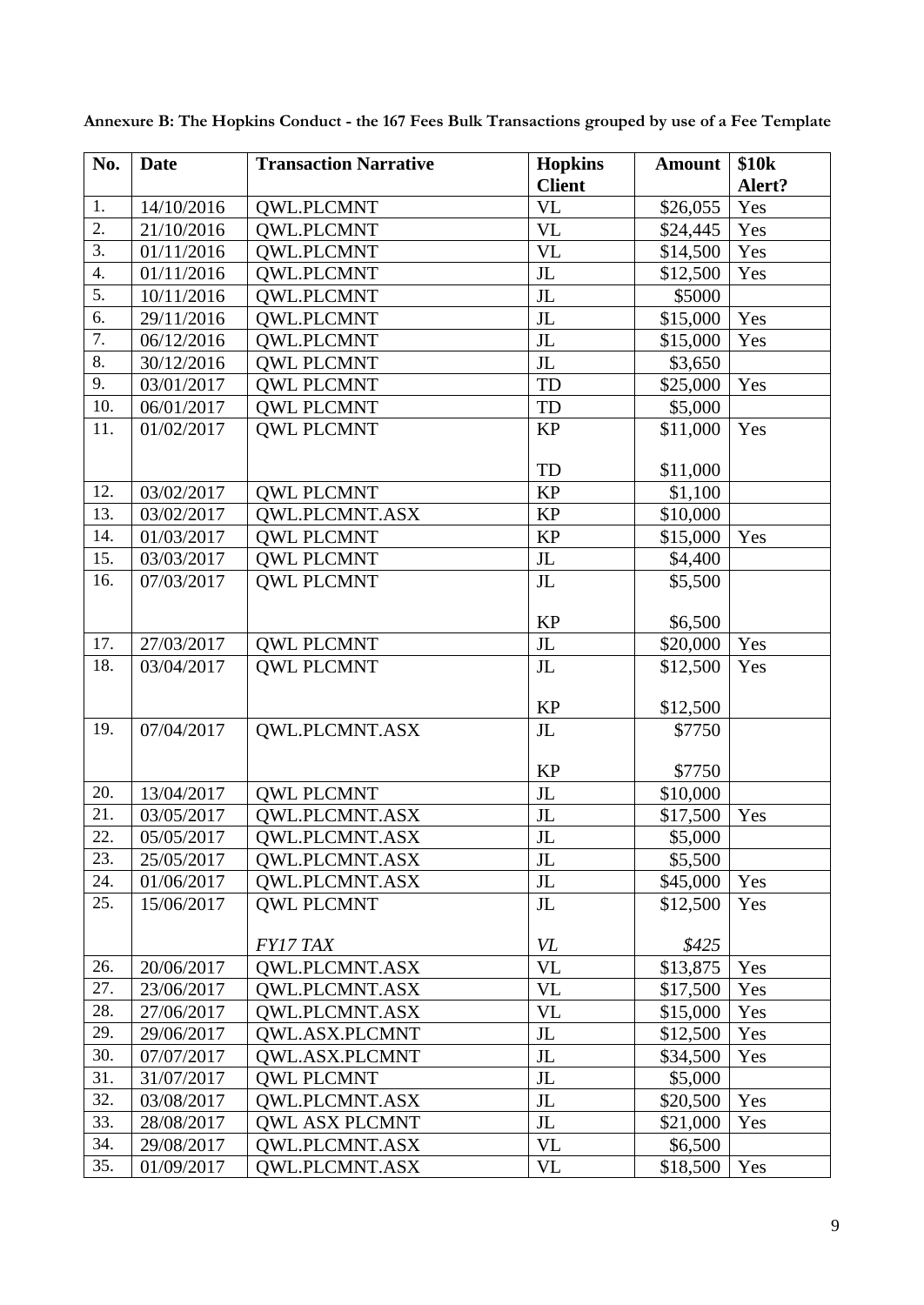| 36. | 04/09/2017 | <b>QWL.PLCMNT.ASX</b> | <b>VL</b>    | \$12,750            | Yes |
|-----|------------|-----------------------|--------------|---------------------|-----|
| 37. | 22/09/2017 | QWL.ASX.PLCMNT        | <b>VL</b>    | \$15,000            | Yes |
| 38. | 28/09/2017 | <b>OWL.PLCMNT.ASX</b> | <b>VL</b>    | \$25,000            | Yes |
| 39. | 06/10/2017 | <b>QWL.PLCMNT.ASX</b> | <b>VL</b>    | \$26,500            | Yes |
| 40. | 26/10/2017 | <b>OWL.PLCMNT.ASX</b> | <b>VL</b>    | \$20,000            | Yes |
| 41. | 01/11/2017 | <b>QWL.PLCMNT.ASX</b> | <b>VL</b>    | \$27,500            | Yes |
| 42. | 07/11/2017 | <b>QWL.PLCMNT.ASX</b> | <b>VL</b>    | \$15,000            | Yes |
| 43. | 17/11/2017 | QWL.PLCMNT.ASX        | <b>VL</b>    | \$10,000            |     |
|     |            |                       |              |                     |     |
|     |            |                       | <b>VL</b>    | \$10,000            |     |
| 44. | 29/11/2017 | QWL.PLCMNT.ASX        | <b>VL</b>    | \$20,000            | Yes |
| 45. | 04/12/2017 | <b>OWL.PLCMNT.ASX</b> | <b>VL</b>    | \$15,000            | Yes |
| 46. | 21/12/2017 | <b>QWL.PLCMNT.ASX</b> | $\rm JL$     | \$10,000            |     |
| 47. | 27/12/2017 | <b>QWL.PLCMNT.ASX</b> | TD           | \$5,500             |     |
| 48. | 29/12/2017 | QWL.PLCMNT.ASX        | <b>VL</b>    | \$25,000            | Yes |
|     |            |                       |              |                     |     |
|     |            |                       | <b>VL</b>    | \$25,000            |     |
| 49. | 12/01/2018 | QWL.PLCMNT.ASX        | <b>VL</b>    | \$24,500            | Yes |
|     |            |                       | <b>VL</b>    |                     |     |
| 50. | 02/02/2018 | QWL.PLCMNT.ASX        | <b>KP</b>    | \$26,500<br>\$5,000 |     |
|     |            |                       |              |                     |     |
|     |            |                       | <b>VL</b>    | \$7,000             |     |
|     |            |                       |              |                     |     |
|     |            |                       | <b>VL</b>    | \$3,000             |     |
| 51. | 26/02/2018 | QWL.PLCMNT.ASX        | <b>TD</b>    | \$1,750             |     |
| 52. | 28/02/2018 | QWL.PLCMNT.ASX        | <b>VL</b>    | \$20,000            | Yes |
|     |            |                       |              |                     |     |
|     |            |                       | <b>KP</b>    | \$21,500            |     |
| 53. | 20/03/2018 | QWL.PLCMNT.ASX        | <b>KP</b>    | \$21,750            | Yes |
| 54. | 28/03/2018 | <b>OWL.PLCMNT.ASX</b> | <b>TD</b>    | \$30,000            | Yes |
| 55. | 29/03/2018 | <b>OWL.PLCMNT.ASX</b> | <b>VL</b>    | \$10,000            |     |
| 56. | 29/03/2018 | QWL.PLCMNT.ASX        | KP           | \$10,000            |     |
| 57. | 09/04/2018 | <b>OWL.PLCMNT.ASX</b> | <b>KP</b>    | \$8,500             |     |
| 58. | 11/04/2018 | QWL.PLCMNT.ASX        | <b>RS</b>    | \$40,000            | Yes |
|     |            |                       |              |                     |     |
|     |            |                       | <b>RSh</b>   | \$50,000            |     |
|     |            |                       | <b>BM</b>    | \$50,000            |     |
|     |            |                       |              |                     |     |
|     |            |                       | <b>MB</b>    | \$15,500            |     |
|     |            |                       |              |                     |     |
|     |            |                       | TD           | \$25,000            |     |
|     |            |                       | (transaction |                     |     |
|     |            |                       | was          |                     |     |
|     |            |                       | rejected     |                     |     |
|     |            |                       | because of   |                     |     |
|     |            |                       | insufficient |                     |     |
|     |            |                       | client       |                     |     |
|     |            |                       | funds)       |                     |     |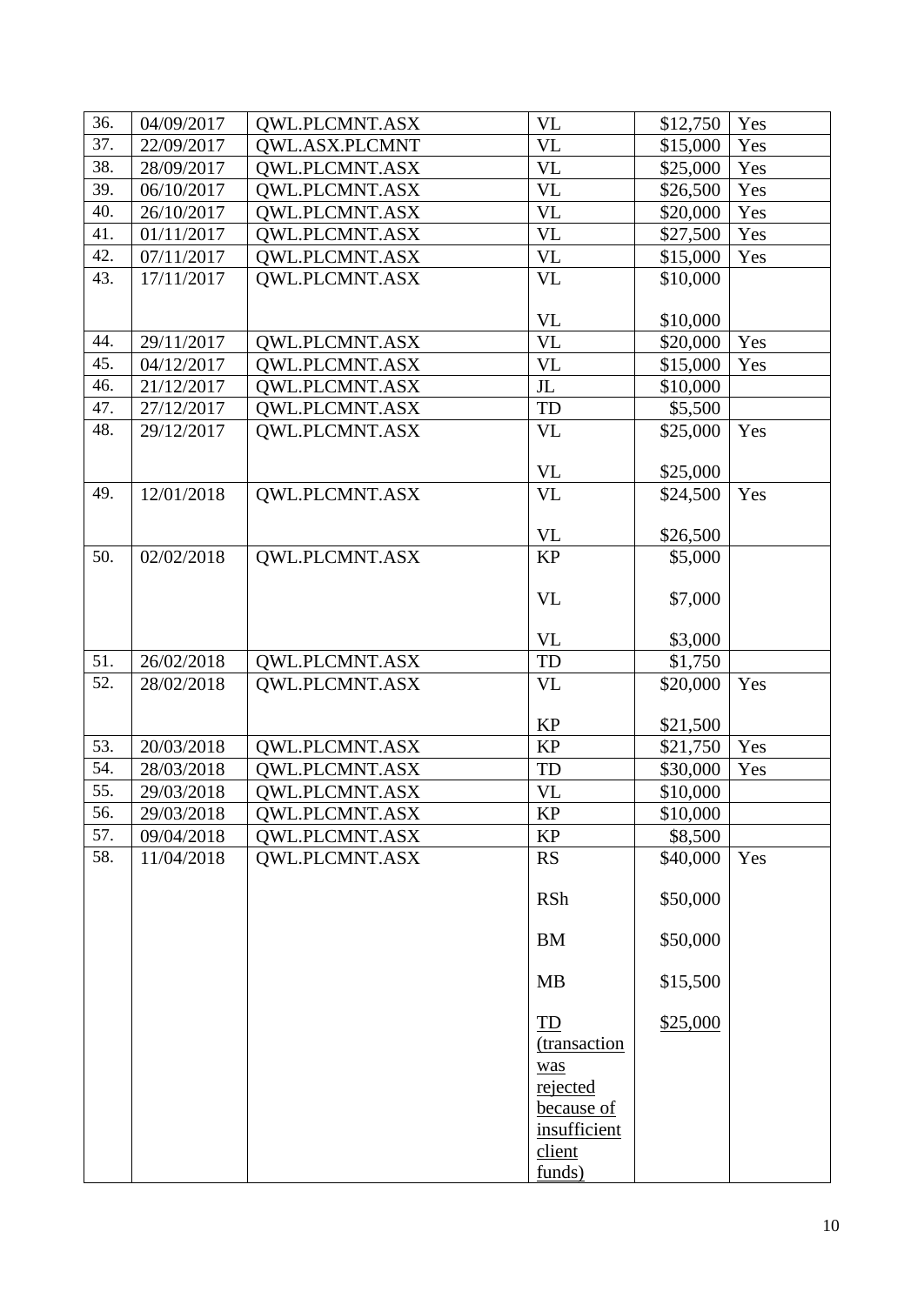| 59. | 12/04/2018               | QWL.PLCMNT.ASX                          | <b>TD</b>      | \$25,500            | Yes |
|-----|--------------------------|-----------------------------------------|----------------|---------------------|-----|
| 60. | 02/05/2018               | QWL.PLCMNT.ASX                          | <b>VL</b>      | \$5,000             |     |
|     |                          |                                         |                |                     |     |
|     |                          |                                         | <b>KP</b>      | \$10,000            |     |
|     |                          |                                         |                |                     |     |
|     |                          |                                         | TD             | \$10,000            |     |
|     |                          |                                         | <b>RS</b>      | \$10,000            |     |
| 61. | 08/05/2018               | QWL.PLCMNT.ASX                          | TD             | \$2,000             |     |
|     |                          |                                         |                |                     |     |
|     |                          |                                         | <b>KP</b>      | \$3,000             |     |
| 62. | 22/05/2018               | QWL.PLCMNT.ASX                          | TD             | \$2,500             |     |
|     |                          |                                         |                |                     |     |
|     |                          | <b>QWL MGT FEE</b>                      | LB             | \$375               |     |
| 63. | 25/05/2018               | <b>QWL ASX PLCMNT</b>                   | J <sub>L</sub> | \$5,800             |     |
|     |                          | Tax FY18                                | WH             | \$3,740             |     |
|     |                          |                                         |                |                     |     |
|     |                          | Tax FY17                                | WH             | \$2,750             |     |
| 64. | 28/05/2018               | <b>QWL.PLCMNT.ASX</b>                   | <b>RS</b>      | \$25,000            | Yes |
| 65. | 04/06/2018               | QWL.PLCMNT.ASX                          | <b>RS</b>      | \$5,000             |     |
|     |                          |                                         |                |                     |     |
|     |                          |                                         | <b>KP</b>      | \$5,000             |     |
| 66. | 08/06/2018               | QWL.PLCMNT.ASX                          | AH             | \$5,250             |     |
| 67. | 12/06/2018               | <b>QWL.PLCMNT.ASX</b>                   | <b>RS</b>      | \$9,500             |     |
| 68. | 18/06/2018               | <b>QWL.PLCMNT.ASX</b>                   | AH             | \$26,500            | Yes |
| 69. | 25/06/2018               | QWL.PLCMNT.ASX                          | <b>RS</b>      | \$3,000             |     |
| 70. | 29/06/2018               | <b>QWL.PLCMNT.ASX</b>                   | <b>RS</b>      | \$45,000            | Yes |
| 71. | 13/07/2018               | QWL.PLCMNT.ASX                          | AH             | \$5,000             |     |
| 72. | 24/07/2018               | <b>OWL.PLCMNT.ASX</b>                   | <b>RS</b>      | \$6,750             |     |
| 73. | 30/07/2018               | <b>QWL.PLCMNT.ASX</b>                   | AH             | \$15,000            | Yes |
| 74. | 02/08/2018               | QWL.PLCMNT.ASX                          | <b>RS</b>      | \$17,500            | Yes |
|     |                          | FY17 ACCGT                              | MB             | \$2,750             |     |
| 75. | 08/08/2018               | <b>OWL.PLCMNT.ASX</b>                   | AH             | \$3,750             |     |
| 76. | 09/08/2018               | QWL.PLCMNT.ASX                          | <b>RS</b>      | \$1,250             |     |
| 77. | 14/08/2018               | QWL.PLCMNT.ASX                          | AH             | \$15,000            | Yes |
| 78. | 16/08/2018               | QWL.PLCMNT.NOTES.ASX                    | <b>CR</b>      | \$25,000            | Yes |
|     |                          |                                         |                |                     |     |
|     |                          |                                         | <b>RSh</b>     | \$50,000            |     |
|     |                          |                                         |                |                     |     |
|     |                          |                                         | <b>BM</b>      | \$50,000            |     |
|     |                          |                                         |                |                     |     |
| 79. |                          |                                         | <b>MB</b>      | \$25,000            |     |
| 80. | 21/08/2018               | <b>OWL.PLCMNT.ASX</b><br>QWL.PLCMNT.ASX | AH             | \$5,000             |     |
| 81. | 28/08/2018<br>31/08/2018 | <b>QWL.PLCMNT.ASX</b>                   | LB<br>LB       | \$7,500<br>\$17,500 | Yes |
| 82. | 07/09/2018               | <b>QWL.PLCMNT.ASX</b>                   | LB             | \$18,500            | Yes |
| 83. | 13/09/2018               | QWL.PLCMNT.ASX                          | AH             | \$9,500             |     |
|     |                          |                                         |                |                     |     |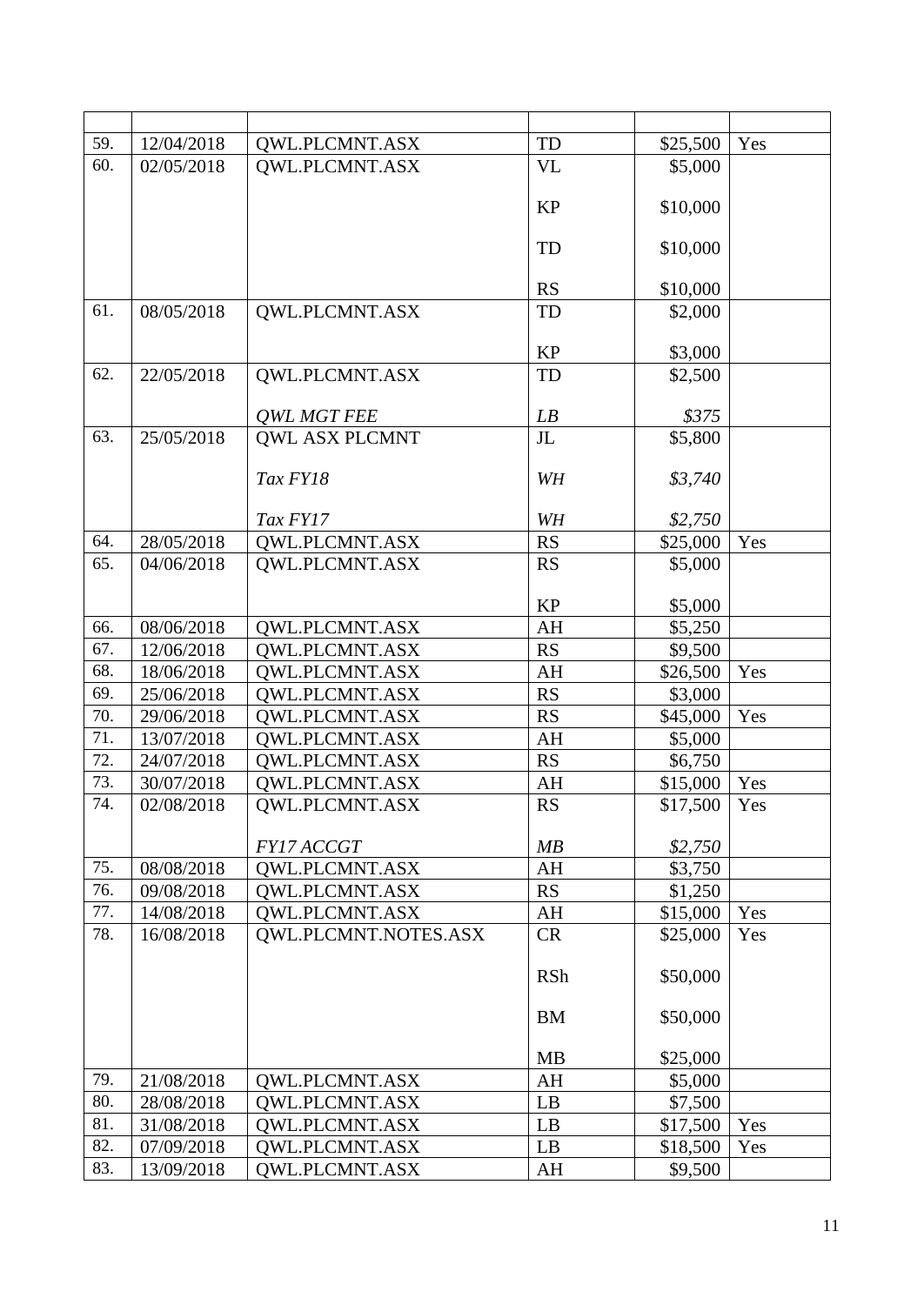| 84.  | 19/09/2018 | <b>OWL.PLCMNT.ASX</b>        | LB                     | \$2,750   |     |
|------|------------|------------------------------|------------------------|-----------|-----|
| 85.  | 20/09/2018 | QWL.HYBRID.PLCMNT.ASX        | AH                     | \$11,000  | Yes |
| 86.  | 24/09/2018 | <b>QWL.PLCMNT.ASX</b>        | $\mathbf{L}\mathbf{B}$ | \$5,000   |     |
| 87.  | 26/09/2018 | <b>OWL.PLCMNT.ASX</b>        | <b>RS</b>              | \$3,000   |     |
| 88.  | 28/09/2018 | OWL.HYBRID.PLCMNT.ASX        | JW                     | \$12,000  | Yes |
| 89.  | 08/10/2018 | QWL.PLCMNT.ASX               | LB                     | \$25,000  | Yes |
| 90.  | 17/10/2018 | QWL.PLCMNT.ASX               | AH                     | \$6,500   |     |
| 91.  | 22/10/2018 | <b>QWL.PLCMNT.ASX</b>        | LB                     | \$2,500   |     |
| 92.  | 24/10/2018 | <b>OWL.PLCMNT.ASX</b>        | AH                     | \$5,000   |     |
| 93.  | 01/11/2018 | <b>QWL.PLCMNT.ASX</b>        | LB                     | \$50,000  | Yes |
| 94.  | 07/11/2018 | QWL.HYBRID.PLCMNT.ASX        | $\rm JW$               | \$13,000  | Yes |
| 95.  | 15/11/2018 | QWL.PLCMNT.ASX               | LB                     | \$2,550   |     |
|      |            |                              |                        |           |     |
|      |            |                              | <b>RS</b>              | \$2,550   |     |
| 96.  | 21/11/2018 | <b>OWL.PLCMNT.ASX</b>        | LB                     | \$25,000  | Yes |
| 97.  | 28/11/2018 | QWL.HYBRID.II.PLCMNT.ASX     | JW                     | \$12,500  | Yes |
|      |            |                              |                        |           |     |
|      |            |                              | <b>MB</b>              | \$9,500   |     |
|      |            |                              | AW                     | \$15,000  |     |
| 98.  | 04/12/2018 | QWL.PLCMNT.ASX               | LB                     | \$150,000 | Yes |
| 99.  | 06/12/2018 | <b>QWL.PLCMNT.ASX</b>        | LB                     | \$55,000  | Yes |
| 100. | 07/12/2018 | QWL.HYBRID.III.PLCMNT.ASX    | JW                     | \$12,500  | Yes |
|      |            |                              |                        |           |     |
|      |            |                              | <b>MB</b>              | \$4,500   |     |
|      |            |                              |                        |           |     |
|      |            |                              |                        |           |     |
|      |            |                              | AW                     | \$25,000  |     |
| 101. | 13/12/2018 | <b>QWL.HYBRID.PLCMNT.ASX</b> | $\mathbf{A}\mathbf{W}$ | \$17,500  | Yes |
| 102. | 19/12/2018 | OWL.HYBRID.PLCMNT.ASX        | <b>MB</b>              | \$4,000   |     |
| 103. | 03/01/2019 | <b>OWL.PLCMNT.ASX</b>        | LB                     | \$5,000   |     |
| 104. | 07/01/2019 | <b>OWL.PLCMNT.ASX</b>        | LB                     | \$17,500  | Yes |
| 105. | 10/01/2019 | <b>OWL.PLCMNT.ASX</b>        | JW                     | \$10,000  |     |
| 106. | 16/01/2019 | <b>OWL.PLCMNT.ASX</b>        | LB                     | \$2,525   |     |
| 107. | 21/01/2019 | QWL.PLCMNT.ASX               | LB                     | \$17,500  | Yes |
| 108. | 25/01/2019 | QWL.PLCMNT.ASX               | AW                     | \$15,000  | Yes |
| 109. | 05/02/2019 | QWL.PLCMNT.ASX               | LB                     | \$3,500   |     |
| 110. | 08/02/2019 | <b>OWL.PLCMNT.ASX</b>        | LB                     | \$28,500  | Yes |
| 111. | 13/02/2019 | QWL.PLCMNT.ASX               | LB                     | \$3,550   |     |
| 112. | 18/02/2019 | <b>OWL.PLCMNT.ASX</b>        | JW                     | \$18,500  | Yes |
| 113. | 25/02/2019 | <b>QWL.PLCMNT.ASX</b>        | AW                     | \$12,500  | Yes |
| 114. | 04/03/2019 | <b>OWL.HYBRID.PLCMNT.ASX</b> | CR                     | \$15,000  | Yes |
| 115. | 07/03/2019 | <b>OWL.PLCMNT.ASX</b>        | LB                     | \$7,750   |     |
| 116. | 13/03/2019 | <b>OWL.PLCMNT.ASX</b>        | JW                     | \$12,500  | Yes |
| 117. | 22/03/2019 | <b>OWL.PLCMNT.ASX</b>        | AW                     | \$12,000  | Yes |
| 118. | 29/03/2019 | <b>OWL.PLCMNT.ASX</b>        | AW                     | \$16,500  | Yes |
| 119. | 03/04/2019 | <b>OWL.PLCMNT.ASX</b>        | AW                     | \$25,000  | Yes |
| 120. | 09/04/2019 | <b>QWL.PLCMNT.ASX</b>        | AW                     | \$13,500  | Yes |
|      |            |                              | JW                     | \$5,000   |     |